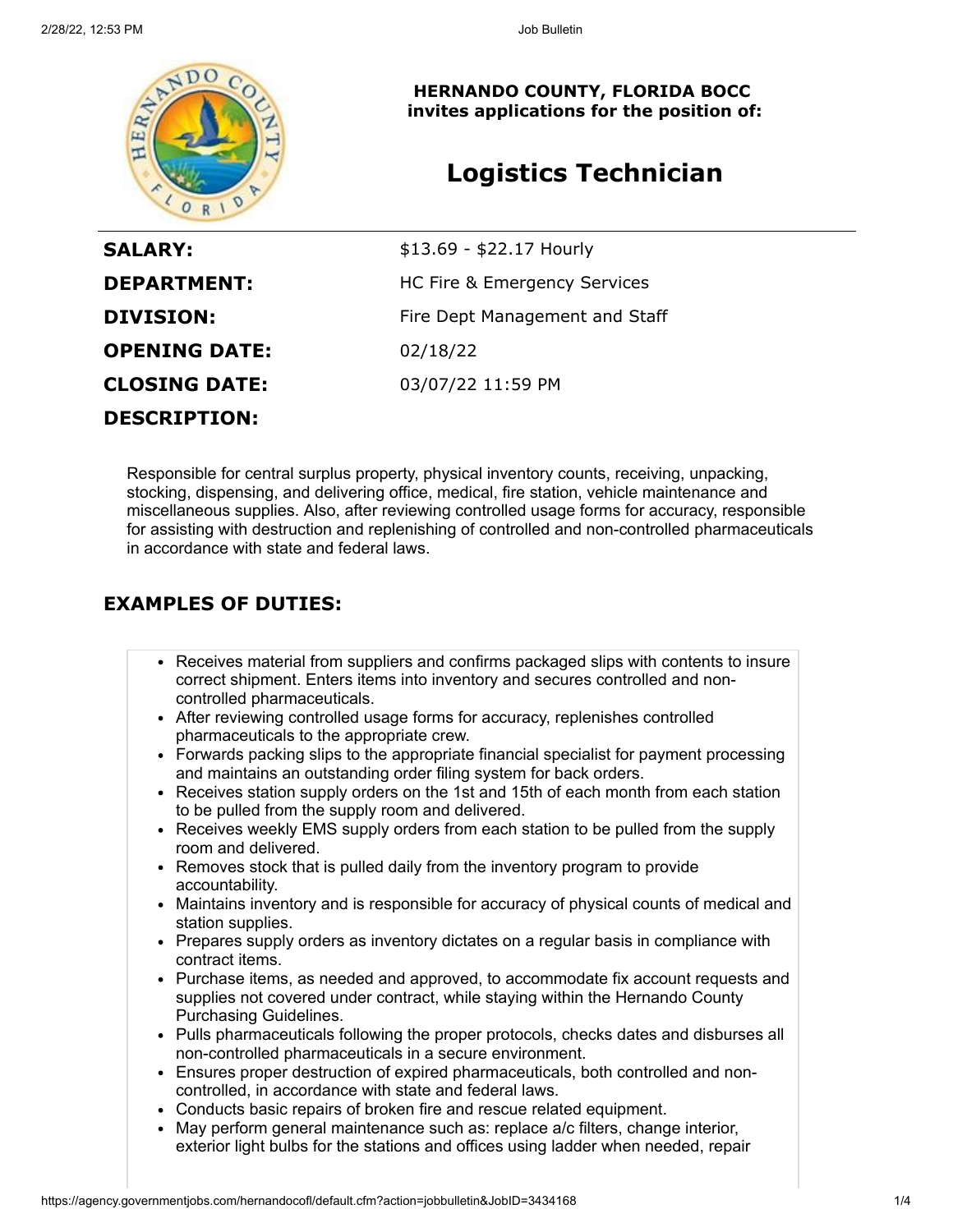fixtures in kitchen(s) and bathrooms, and conducts basic to intermediate plumbing repairs.

- Stock the UCAPIT inventory management system we have installed in various stations, and resets inventory par values at each machine to ensure that connectivity at the logistics main computer is reporting proper inventory. Also provides field maintenance and tech support for all Ucapit inventory machines.
- Assembles kits to be placed into the Ucapit machines (e.g., surgical cricothyrotomy kit)
- Responsible for dealing with surplus and transferred equipment after appropriate forms have been completed.
- Perform other related duties as assigned.
- Regular attendance.

# **TYPICAL QUALIFICATIONS:**

| Education                      | • Required: High School graduate or equivalent (GED).<br>• Preferred: State of Florida approved Paramedic and FF1 and FF2.                                                                                            |
|--------------------------------|-----------------------------------------------------------------------------------------------------------------------------------------------------------------------------------------------------------------------|
| Experience                     | • Five (5) years of clerical stock, inventory control and purchasing, or<br>any combination of education, training and experience which provides<br>the necessary skills.<br>• Paramedic or EMT experience preferred. |
| Licenses and<br>Certifications | • Must obtain EVOC certification within 1 year of employment.<br>• Must possess and maintain: a valid Florida Driver's License and be<br>insurable by current insurance carrier.                                      |

### **CRITICAL EXPERTISE TO PERFORM ESSENTIAL FUNCTIONS**

- Knowledge of general math, business English and spelling.
- Knowledge of inventory, stockroom procedures and record keeping requirements for inventory control.
- Has a thorough knowledge of supplies, medications, stock, and state and federal requirements of handling medications.
- Ability to operate department vehicles in order to deliver equipment and supplies.
- Ability to understand and follow moderately complex oral and written instructions.
- Ability to maintain a perpetual inventory system.
- Ability to perform moderate physical labor and lifting up to 80 pounds.
- Ability to communicate orally and in writing.
- Ability to comprehend and follow policies, procedures and practices relative to Hernando County Fire Rescue and the Hernando County Board of County Commissioners purchasing functions.
- Ability to establish and maintain effective working relationships with employees and vendors.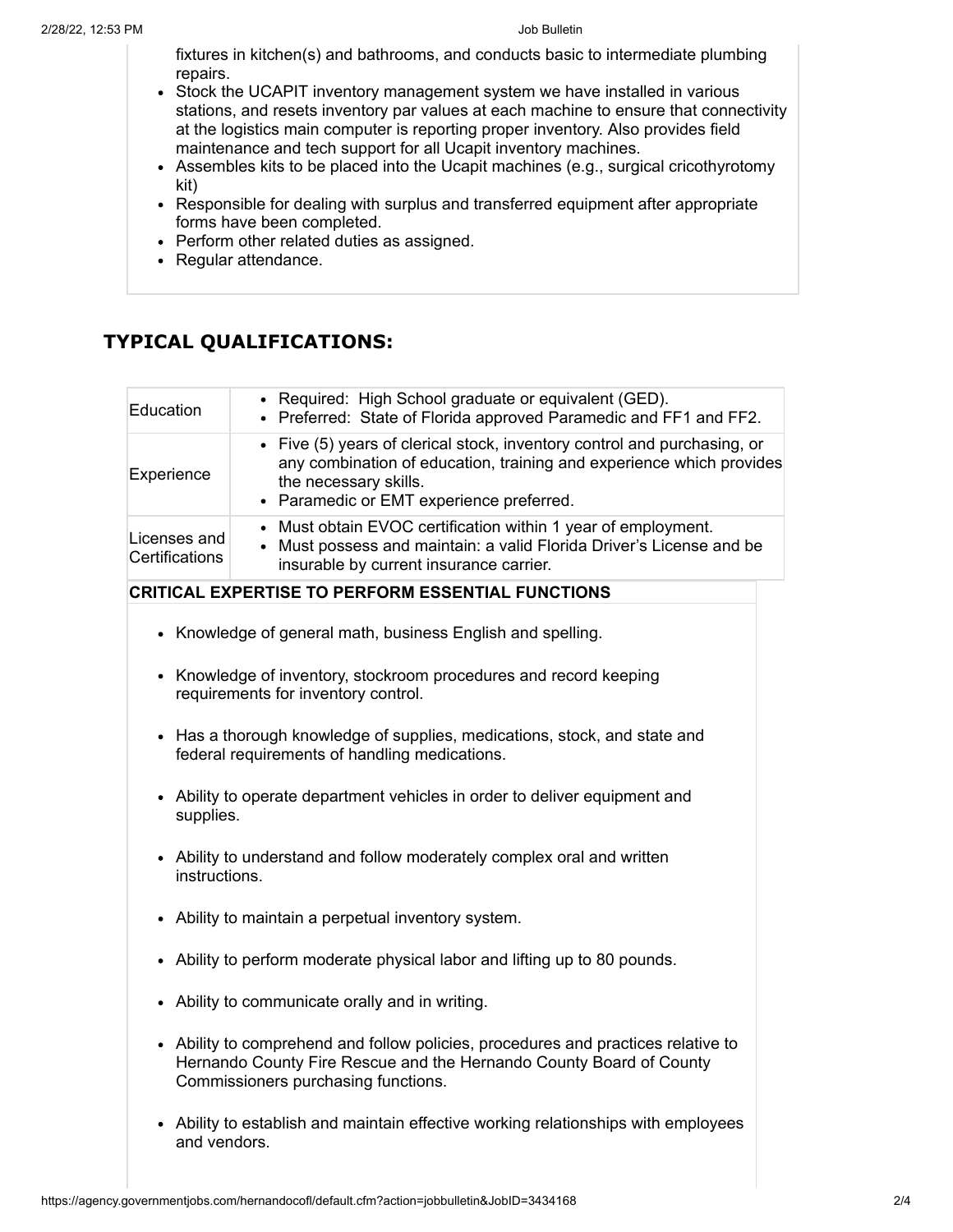- Ability and skill to accurately maintain records for an inventory control system.
- Ability to drive utility type vehicles and tow department trailers as needed.
- Ability to utilize radio communications if needed.
- Ability to use ladder to climb heights up to 24 feet, if needed.
- Skill in accurately maintaining records for an inventory control system.
- Knowledge of state and federal laws controlling medication purchasing and disbursement.
- Ability to respond to any large incidents involving fire or a large number of victims to deliver extra equipment as needed.

### **SUPPLEMENTAL INFORMATION:**

Pay Grade: 208

FLSA: Non-Exempt

Bargaining Unit: Teamsters Local 79

APPLICATIONS MAY BE FILED ONLINE AT: <https://www.hernandocounty.us/home>

Position #13740 LOGISTICS TECHNICIAN KD

15470 Flight Path Drive Brooksville, FL 34604 (352) 754-4817

[kdale@co.hernando.fl.us](mailto:kdale@co.hernando.fl.us)

#### **Logistics Technician Supplemental Questionnaire**

- \* 1. Which statement below best describes the highest level of education you have completed?
	- $\Box$  High school graduate, diploma or the equivalent (GED)
	- Associate degree
	- $\Box$  Bachelor's degree
	- Master's degree
	- $\Box$  Professional degree
	- $\Box$  Doctorate degree
- \* 2. Do you have five (5) years of clerical stock, inventory control and purchasing, or any combination of education, training and experience which provides the necessary skills?
	- $\Box$  Yes  $\Box$  No